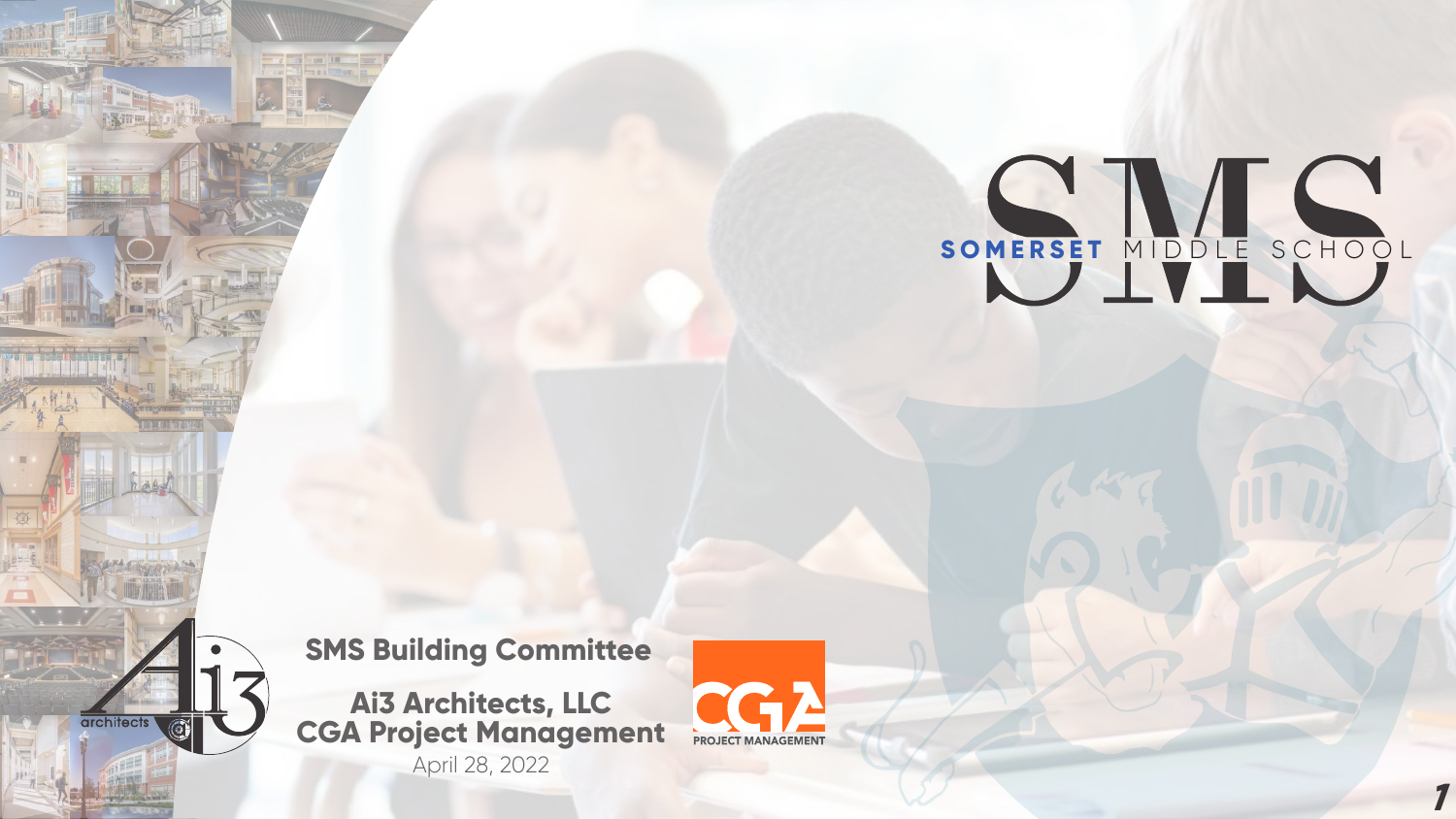

**90% Construction Documents: Cost Estimate Comparison**

# **90% Construction Documents: Cost Estimate Comparison**

1. Estimates assume a construction start of August 2022. 2. Estimates assume public bidding under Chapter 149 (Design - Bid - Build) of the MGL.



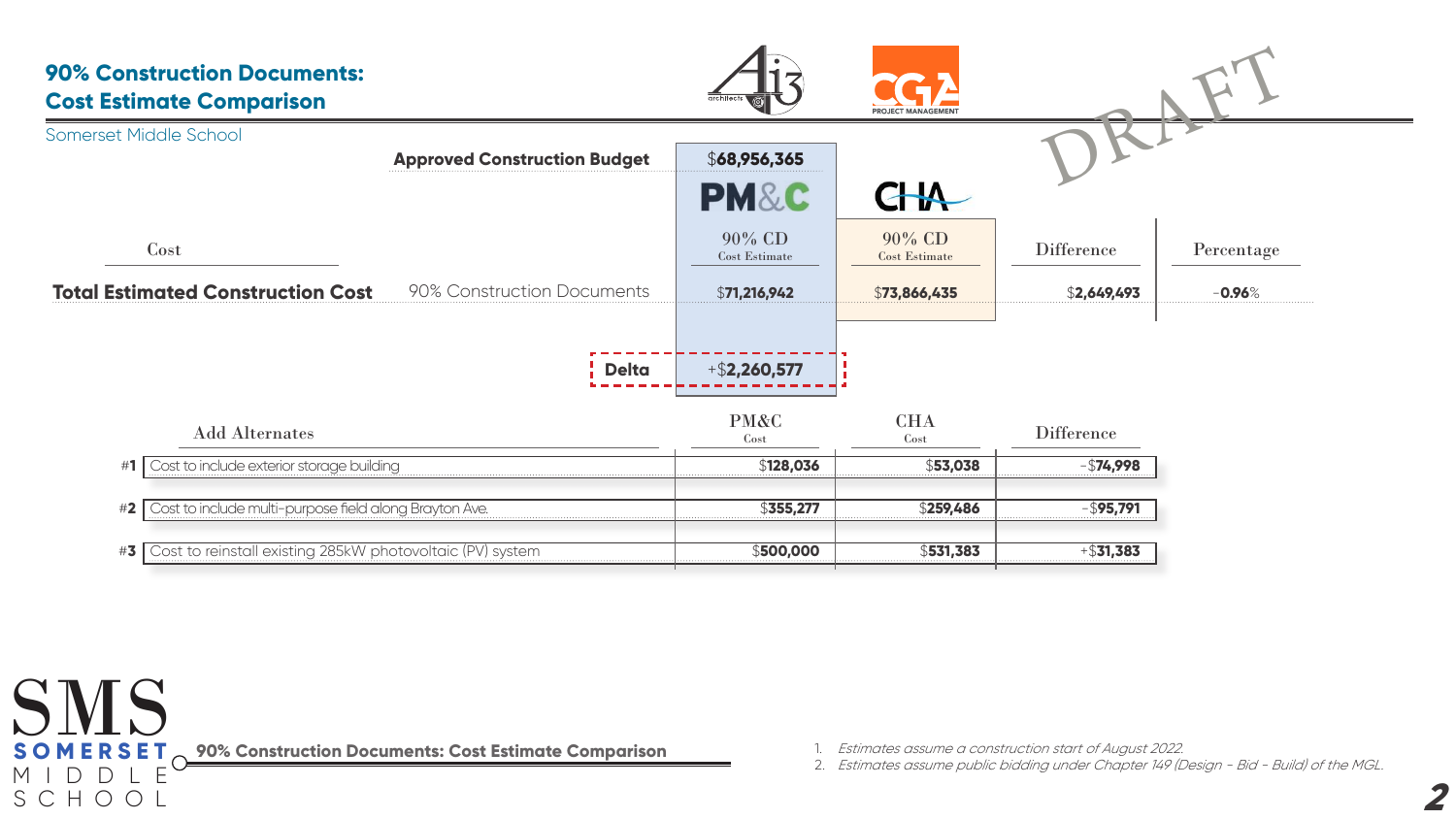| Somerset Middle School           |                |             |                   |  |  |
|----------------------------------|----------------|-------------|-------------------|--|--|
|                                  | 60%CD          | 90%CD       | <b>Difference</b> |  |  |
| <b>A10 FOUNDATIONS</b>           | $$4,543,720$ : | \$4,573,833 | $+$ \$30 K        |  |  |
| <b>Standard Foundations</b>      | $$2,343,276$ : | \$2,328,283 | $-$ \$15 $K$      |  |  |
| Lowest Floor Construction        | \$2,200,444    | \$2,245,550 | $+$ \$45 $K$      |  |  |
| <b>B10 SUPERSTRUCTURE</b>        | \$5,396,208    | \$5,214,584 | $-$ \$181 $K$     |  |  |
| <b>Upper Floor Construction</b>  | $$3,155,807$ : | \$2,730,427 | $-$ \$425 $K$     |  |  |
| Roof Construction                | \$2,240,401:   | \$2,484,157 | $+$ \$244 $K$     |  |  |
| <b>B20 EXTERIOR CLOSURE</b>      | $$6,941,542$ : | \$7,004,208 | $+$ \$63 $K$      |  |  |
| <b>Exterior Walls</b>            | \$4,889,630:   | \$4,957,858 | $+$ \$68 $K$      |  |  |
| Windows                          | $$1,806,500$ : | \$1,793,010 | $-$ \$13 $K$      |  |  |
| <b>Exterior Doors</b>            | \$245,412:     | \$253,340   | $+$ \$8 $K$       |  |  |
| <b>B30 ROOFING</b>               | \$2,183,310    | \$2,575,520 | $+$ \$392 K       |  |  |
| <b>C10 INTERIOR CONSTRUCTION</b> | \$6,379,398    | \$6,530,914 | $+$ \$151 K       |  |  |
| Partitions                       | \$3,843,439:   | \$3,943,516 | $+ $100 K$        |  |  |
| <b>Interior Doors</b>            | $$1,043,491$ : | \$996,903   | $-$ \$47 $K$      |  |  |
| Specialties/Millwork             | $$1,492,468$ : | \$1,590,495 | +\$98K            |  |  |
| <b>C20 STAIRCASES</b>            | \$430,042      | \$430,042   | \$o\$             |  |  |
| <b>C30 INTERIOR FINISHES</b>     | \$4,221,203    | \$3,856,139 | $-$ \$365 K       |  |  |
| <b>Wall Finishes</b>             | $$1,057,186$ : | \$1,038,675 | $-$ \$18 $K$      |  |  |
| <b>Floor Finishes</b>            | $$1,279,664$ : | \$1,121,147 | $-$ \$159 $K$     |  |  |
| <b>Ceiling Finishes</b>          | $$1,884,353$ : | \$1,696,317 | $-$ \$188 $K$     |  |  |
|                                  |                |             |                   |  |  |



| ,CD)                      |                                                                                                             |                 |              |                   |
|---------------------------|-------------------------------------------------------------------------------------------------------------|-----------------|--------------|-------------------|
| e                         |                                                                                                             | 60%CD           | 90%CD        | <b>Difference</b> |
| ) K                       | <b>D10 CONVEYING SYSTEMS</b>                                                                                | \$224,000:      | \$264,000    | $+$ \$40 K        |
| 5K                        | <b>D20 PLUMBING</b>                                                                                         | \$2,306,539     | \$2,369,182  | $+$ \$63 $K$      |
| 5 K                       | <b>D30 HVAC</b>                                                                                             | $$6,763,191$ :  | \$7,352,870  | +\$590 K          |
|                           | <b>D40 FIRE PROTECTION</b>                                                                                  | \$739,470       | \$768,250    | $+$ \$29 K        |
| l K                       | <b>D50 ELECTRICAL</b>                                                                                       | $$6,177,481$ :  | \$6,429,696  | $+$ \$252 K       |
| 5K                        | Service & Distribution                                                                                      | $$1,676,300$ :  | \$1,676,300  | \$0               |
| ŧΚ                        | Lighting & Power                                                                                            | $$1,551,739$ :  | \$1,921,269  | $+$ \$369 K       |
|                           | <b>Communication &amp; Security Systems</b>                                                                 | \$2,659,442:    | \$2,478,062  | $-$ \$181 $K$     |
| $\overline{\mathbf{S}}$ K | <b>Other Electrical Systems</b>                                                                             | \$290,000:      | \$354,065    | $+$ \$64 $K$      |
| 3 K                       | <b>E10 EQUIPMENT</b>                                                                                        | \$1,897,663     | \$2,317,989  | $+$ \$420 K       |
| 3 K                       | <b>E20 FURNISHINGS</b>                                                                                      | \$1,481,930     | \$1,441,275  | $-$ \$41 K        |
| 8K                        |                                                                                                             |                 |              |                   |
|                           | <b>ESCALATION</b> (start date August 2022)                                                                  | $$783,021$ :    | \$525,724    | $-$ \$257 K       |
| 2K                        | <b>DESIGN &amp; PRICING CONTINGENCY</b>                                                                     | \$939,626       | \$633,403    | $-$ \$306 K       |
| l K                       |                                                                                                             |                 |              |                   |
| ) K                       | <b>BUILDING DEMOLITION</b>                                                                                  | \$749,400:      | \$749,400    | \$o               |
| 7 K                       |                                                                                                             |                 |              |                   |
| 3K                        | <b>F20 HAZMAT REMOVALS</b>                                                                                  | \$818,000:      | \$818,000    | \$o\$             |
| \$0                       | <b>G SITE</b>                                                                                               | \$11,388,618    | \$10,644,308 | $-$ \$744 K       |
|                           | <b>GENERAL CONDITIONS &amp; GENERAL</b>                                                                     |                 |              |                   |
| 5K                        | <b>REQUIREMENTS</b> (bonds, insurance, OHP)                                                                 | \$6,703,549     | \$6,717,606  | $+$ \$14 K        |
| 3 K                       |                                                                                                             |                 |              |                   |
| PК                        | <b>TOTAL CONSTRUCTION COST</b>                                                                              | $$71,067,911$ : | \$71,216,942 |                   |
| ЗK                        | <b>APPROVED CONSTRUCTION BUDGET</b><br>*Excludes costs for existing 285kW PV relocation to the new building | *\$68,956,365∶  | \$68,956,365 | $+$ \$2.3 million |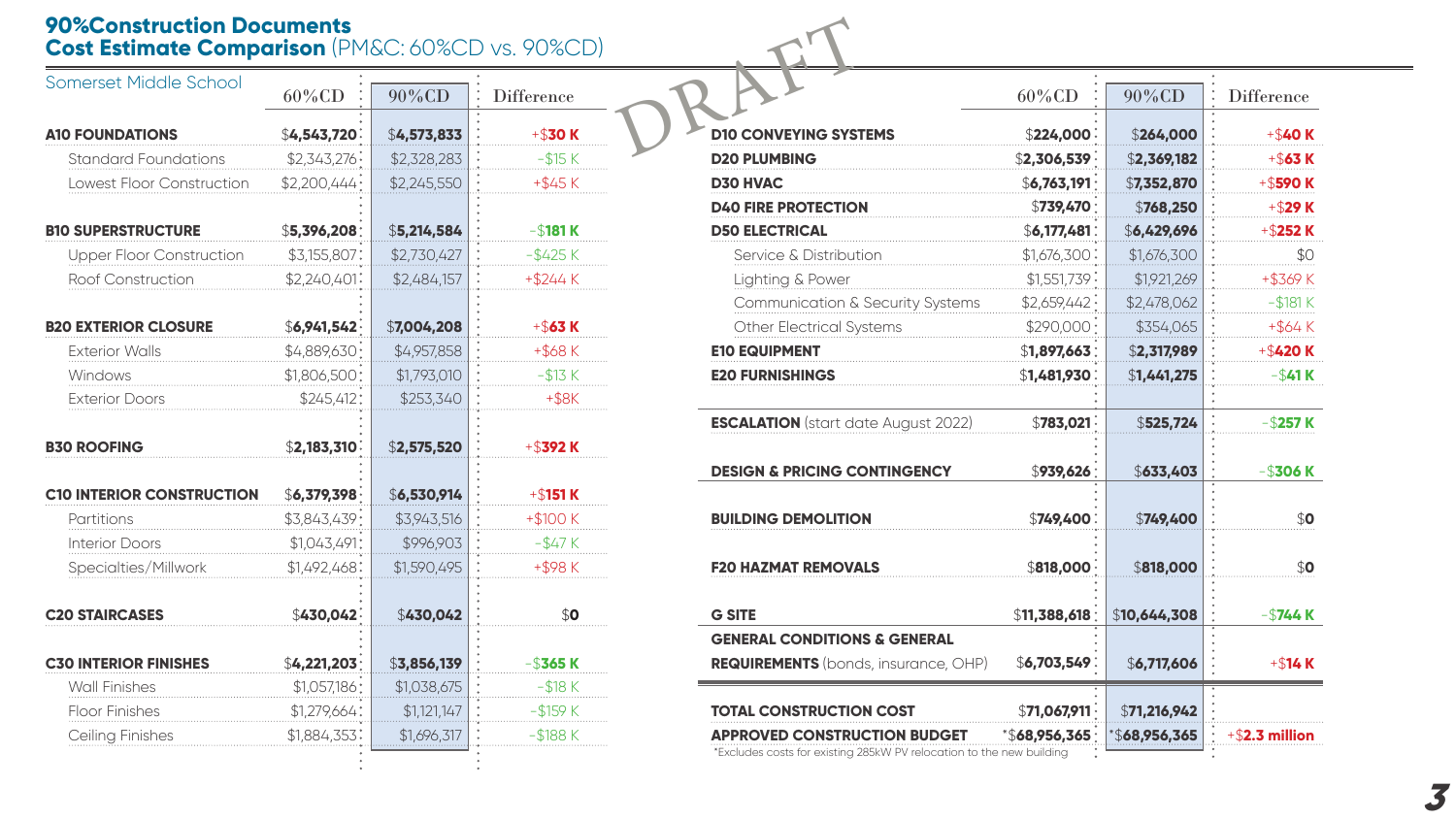- Remove Skylights throughout (Library & Gym corridor) DRAFT<br>DRAFT<br>PENERAL<br>Remove Skylights thro
	- Reduce bus loop canopy at Academic Wing by 20% to 10' deep
	- Reduce Main entry canopy by 60% to 10' deep
	- Reduce Secondary entry canopy by 50% to 8' deep
	- Replace GFRP soffit/fascia at roof edge with PVC trim/ boards & reduce overhangs
	- Reallocate one (1) exterior bathroom to exterior storage
	- Replace curtain wall at Auditorium with three (3) storefronts

Replace PVC roof membrane with EPDM (white or grey) as an ADD/ALT

### **B20 EXTERIOR CLOSURE**

- Replace storefront & sidelight with hollow metal door at Chorus egress door
- Reduce storefronts at Tech/Engineering Classrooms
- Reduce horizontal sunshades at Science classrooms by 50%
- Replace overhead door at stage with 8' x 9' hollow metal double door

### **B30 ROOFING**

**GENERAL**

-\$**355,963**

#### **B20 EXTERIOR CLOSURE** -\$**48,380**

#### **B30 ROOFING** -\$**185,000**

| Somerset Middle School           |                |             |                   |  |  |
|----------------------------------|----------------|-------------|-------------------|--|--|
|                                  | 60%CD          | 90%CD       | <b>Difference</b> |  |  |
| <b>A10 FOUNDATIONS</b>           | $$4,543,720$ : | \$4,573,833 | $+ $30 K$         |  |  |
| <b>Standard Foundations</b>      | $$2,343,276$ : | \$2,328,283 | $-$ \$15 $K$      |  |  |
| Lowest Floor Construction        | \$2,200,444    | \$2,245,550 | $+$ \$45 $K$      |  |  |
| <b>B10 SUPERSTRUCTURE</b>        | \$5,396,208    | \$5,214,584 | $-$ \$181 K       |  |  |
| <b>Upper Floor Construction</b>  | $$3,155,807$ : | \$2,730,427 | $-$ \$425 $K$     |  |  |
| Roof Construction                | \$2,240,401    | \$2,484,157 | $+$ \$244 $K$     |  |  |
| <b>B20 EXTERIOR CLOSURE</b>      | $$6,941,542$ : | \$7,004,208 | $+$ \$63 $K$      |  |  |
| <b>Exterior Walls</b>            | \$4,889,630:   | \$4,957,858 | $+$ \$68 $K$      |  |  |
| Windows                          | $$1,806,500$ : | \$1,793,010 | $-$ \$13 $K$      |  |  |
| <b>Exterior Doors</b>            | \$245,412:     | \$253,340   | $+$ \$8 $K$       |  |  |
| <b>B30 ROOFING</b>               | \$2,183,310    | \$2,575,520 | $+$ \$392 K       |  |  |
| <b>C10 INTERIOR CONSTRUCTION</b> | \$6,379,398    | \$6,530,914 | $+$ \$151 K       |  |  |
| Partitions                       | \$3,843,439:   | \$3,943,516 | $+$100 K$         |  |  |
| <b>Interior Doors</b>            | $$1,043,491$ : | \$996,903   | $-$ \$47 $K$      |  |  |
| Specialties/Millwork             | $$1,492,468$ : | \$1,590,495 | $+$ \$98 $K$      |  |  |
| <b>C20 STAIRCASES</b>            | \$430,042      | \$430,042   | \$o\$             |  |  |
| <b>C30 INTERIOR FINISHES</b>     | \$4,221,203    | \$3,856,139 | $-$ \$365 $K$     |  |  |
| <b>Wall Finishes</b>             | $$1,057,186$ : | \$1,038,675 | $-$ \$18 $K$      |  |  |
| <b>Floor Finishes</b>            | $$1,279,664$ : | \$1,121,147 | $-$ \$159 $K$     |  |  |
| Ceiling Finishes                 | \$1,884,353    | \$1,696,317 | $-$ \$188 $K$     |  |  |

### **GENERAL**

**4**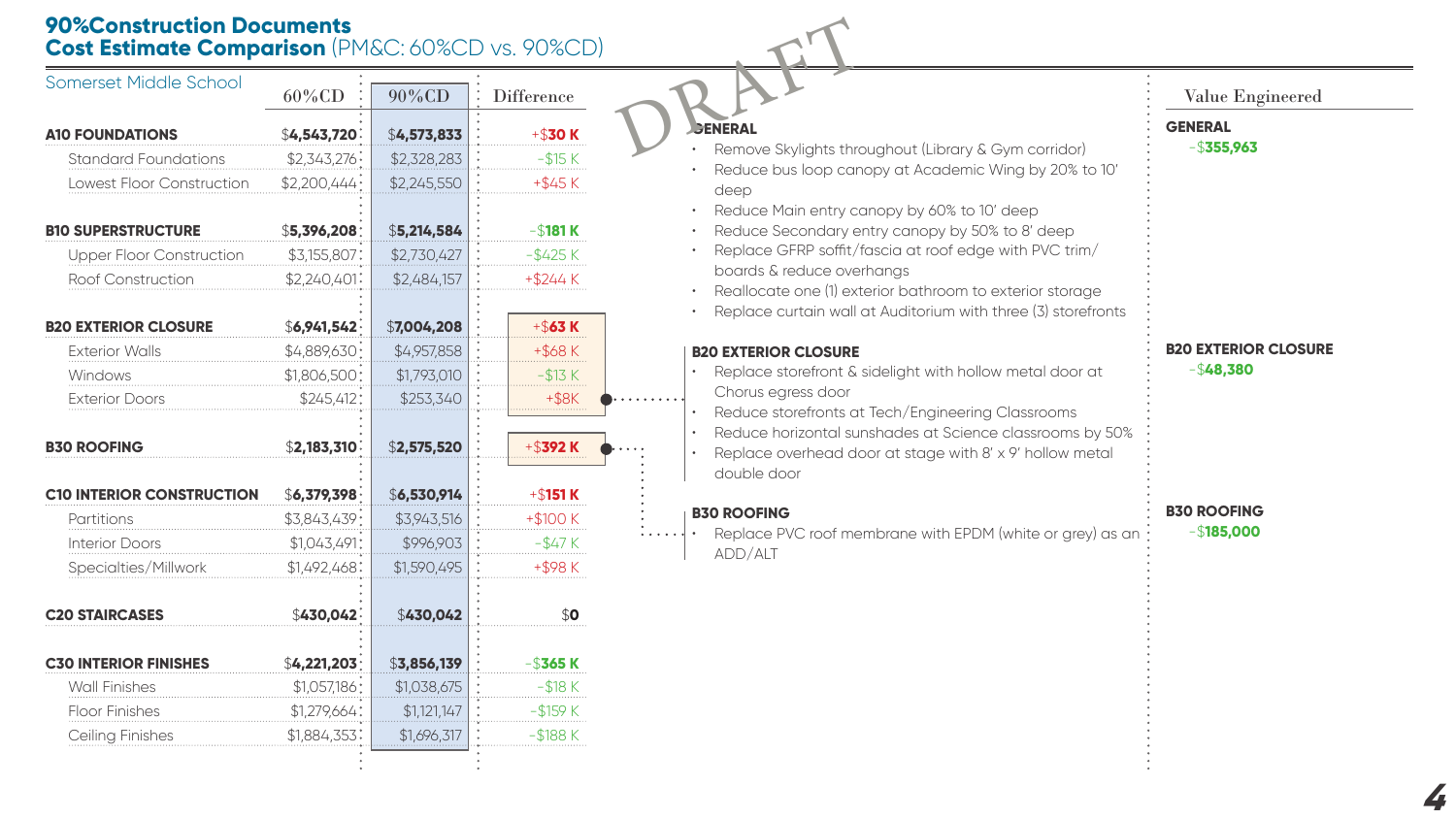### **C10 INTERIOR CONSTRUCTION**

- Replace porcelain floor tile/base in toilet rooms with poured urethane flooring
- Remove wood grilles at ceiling in Library Media Center & replace with 2x2 ACT
- Remove wood flooring at assembly stair
- Remove sheet vinyl in its entirety & replace with LVT
- Remove wood panels at Classroom entries & replace with paint
- Reduce & consolidate ACT types throughout
- Remove sound diffusers in Chorus/Auditorium & replace with an alternate acoustic treatment
- Reduce paint lines by 50% throughout
- Remove operable glass walls at Project Labs
- Remove/reduce display cases at Lower Level, Auditorium, Art Gallery, and Art Classrooms
- Remove student storage units at Student Dining; recess in wall & hooks to remain
- Remove movable partitions & grid system at Art Display in Secondary Lobby & replace with tack board surface
- Replace storefronts with hollow metal
- Replace storefront doors (fire rated) at Stair 1 (3x) with hollow metal fire rated doors

### **C30 INTERIOR FINISHES**



**5**

| Somerset Middle School           |                |             |                   |                                                     |
|----------------------------------|----------------|-------------|-------------------|-----------------------------------------------------|
|                                  | 60%CD          | 90%CD       | <b>Difference</b> |                                                     |
| <b>A10 FOUNDATIONS</b>           | $$4,543,720$ : | \$4,573,833 | $+$ \$30 K        |                                                     |
| <b>Standard Foundations</b>      | $$2,343,276$ : | \$2,328,283 | $-$ \$15 $K$      |                                                     |
| Lowest Floor Construction        | $$2,200,444$ : | \$2,245,550 | $+$ \$45 $K$      |                                                     |
| <b>B10 SUPERSTRUCTURE</b>        | \$5,396,208    | \$5,214,584 | $-$ \$181 K       |                                                     |
| <b>Upper Floor Construction</b>  | $$3,155,807$ : | \$2,730,427 | $-$ \$425 $K$     |                                                     |
| <b>Roof Construction</b>         | $$2,240,401$ : | \$2,484,157 | $+$ \$244 K       | <b>C10 INTERIOR CONSTRUG</b><br>Remove operable gla |
|                                  |                |             |                   | Remove/reduce displ                                 |
| <b>B20 EXTERIOR CLOSURE</b>      | $$6,941,542$ : | \$7,004,208 | $+$ \$63 $K$      | Gallery, and Art Class                              |
| <b>Exterior Walls</b>            | \$4,889,630:   | \$4,957,858 | $+$ \$68 $K$      | Remove student stor                                 |
| Windows                          | $$1,806,500$ : | \$1,793,010 | $-$ \$13 K        | wall & hooks to remai                               |
| <b>Exterior Doors</b>            | $$245,412$ :   | \$253,340   | $+$ \$8 $K$       | Remove movable par                                  |
|                                  |                |             |                   | Secondary Lobby & re<br>Replace storefronts w       |
| <b>B30 ROOFING</b>               | \$2,183,310    | \$2,575,520 | $+$ \$392 K       | Replace storefront do                               |
|                                  |                |             |                   | metal fire rated doors                              |
| <b>C10 INTERIOR CONSTRUCTION</b> | \$6,379,398    | \$6,530,914 | $+$ \$151 K       |                                                     |
| Partitions                       | \$3,843,439:   | \$3,943,516 | $+$100 K$         |                                                     |
| <b>Interior Doors</b>            | $$1,043,491$ : | \$996,903   | $-$ \$47 $K$      | <b>C30 INTERIOR FINISHES</b>                        |
| Specialties/Millwork             | $$1,492,468$ : | \$1,590,495 | $+$ \$98 $K$      | Replace porcelain floo<br>urethane flooring         |
|                                  |                |             |                   | Remove wood grilles at                              |
| <b>C20 STAIRCASES</b>            | $$430,042$ :   | \$430,042   | \$o\$             | with 2x2 ACT                                        |
|                                  |                |             |                   | Remove wood flooring                                |
| <b>C30 INTERIOR FINISHES</b>     | \$4,221,203    | \$3,856,139 | $-$ \$365 $K$     | Remove sheet vinyl in it                            |
| <b>Wall Finishes</b>             | $$1,057,186$ : | \$1,038,675 | $-$ \$18 $K$      | Remove wood panels<br>Reduce & consolidate.         |
| <b>Floor Finishes</b>            | \$1,279,664    | \$1,121,147 | $-$ \$159 K       | Remove sound diffuser                               |
| <b>Ceiling Finishes</b>          | $$1,884,353$ : | \$1,696,317 | $-$ \$188 $K$     | alternate acoustic trec                             |
|                                  |                |             |                   | Reduce paint lines by 5                             |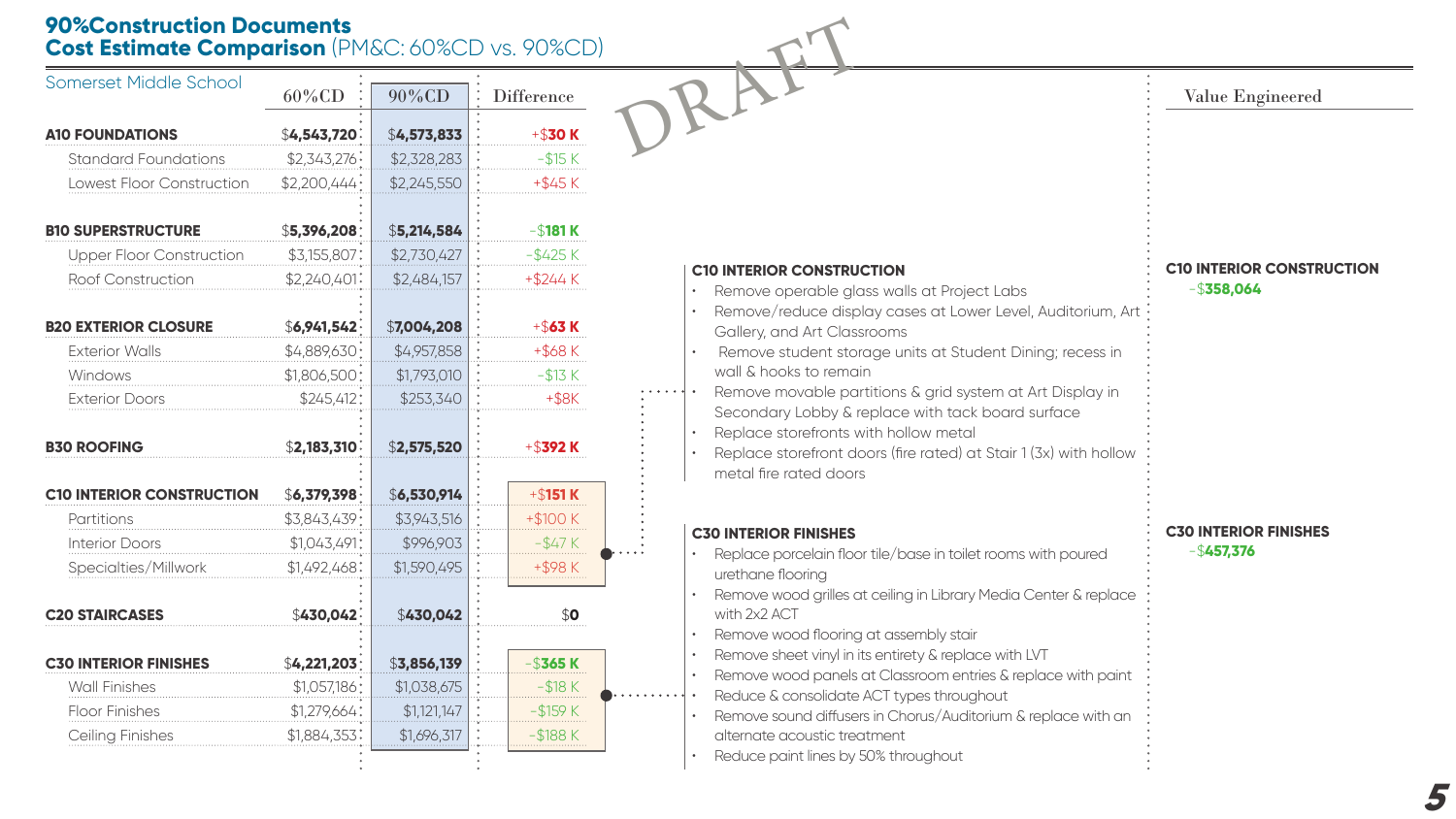| <b>90%Construction Documents</b><br><b>Cost Estimate Comparison (PM&amp;C: 60%CD vs. 90%CD)</b> |                |              |                       |                                                                                                                                                                  |
|-------------------------------------------------------------------------------------------------|----------------|--------------|-----------------------|------------------------------------------------------------------------------------------------------------------------------------------------------------------|
|                                                                                                 | 60%CD          | 60%CD        | <b>Difference</b>     |                                                                                                                                                                  |
| <b>D10 CONVEYING SYSTEMS</b>                                                                    | \$224,000:     | \$264,000    | $+$ \$40              | <b>D50 ELECTRICAL/TECHNOLOGY</b><br>Remove back of classroom HDMI transmitter/receiver (for:                                                                     |
| <b>D20 PLUMBING</b>                                                                             | \$2,306,539    | \$2,369,182  | $+$ \$63 K            | secondary desk location)<br>Remove voice lift system                                                                                                             |
| <b>D30 HVAC</b>                                                                                 | \$6,763,191    | \$7,352,870  | $+$ \$590 K           | Move hovercams to Technology budget<br>Remove portable sound system                                                                                              |
| <b>D40 FIRE PROTECTION</b>                                                                      | \$739,470:     | \$768,250    | $+$ \$29 K            | Remove mobile assistive listening system<br>Reduce Main entry 98" display to 65" display<br>Remove field & storage unit cameras                                  |
| <b>D50 ELECTRICAL</b>                                                                           | $$6,177,481$ : | \$6,429,696  | +\$252 K              | Reduce parking cameras by 50%<br>Provide only one pole per parking lot for four (4) cameras:                                                                     |
| Service & Distribution                                                                          | $$1,676,300$ : | \$1,676,300  | \$0 K                 |                                                                                                                                                                  |
| Lighting & Power                                                                                | $$1,551,739$ : | \$1,921,269  | $+$ \$369 K           | <b>E10 EQUIPMENT</b>                                                                                                                                             |
| <b>Communication &amp; Security Systems</b>                                                     | \$2,659,442    | \$2,478,062  | $-$ \$181 $K$         | Remove projector & screen from gymnasium & stage                                                                                                                 |
| <b>Other Electrical Systems</b>                                                                 | $$290,000$ :   | \$354,065    | $+$ \$64 $K$          | support audio                                                                                                                                                    |
| <b>E10 EQUIPMENT</b>                                                                            | \$1,897,663    | \$2,317,989  | $+$ \$420 K $\bullet$ | Remove 86" display in Student Dining<br>Remove fitness room sound system<br>Simplify Band & Chorus room audio systems<br>Reduce pipe grid & curtain in TV studio |
| <b>E20 FURNISHINGS</b>                                                                          | $$1,481,930$ : | \$1,441,275  | $-$ \$41 K            |                                                                                                                                                                  |
|                                                                                                 |                |              |                       | <b>G20 SITE IMPROVEMENTS</b>                                                                                                                                     |
| <b>BUILDING DEMOLITION</b>                                                                      | $$749,400$ :   | \$749,400    | \$o                   | Change sod to seed at all playfields; ADD/ALT                                                                                                                    |
|                                                                                                 |                |              |                       | Reduce entry drives and vehicular circulation to 22' wide:                                                                                                       |
| <b>F20 HAZMAT REMOVALS</b>                                                                      | \$818,000:     | \$818,000    | \$o\$                 | throughout & 20' wide at back of site access drive<br>Replace pavement for temporary parking area with                                                           |
| <b>G SITE</b>                                                                                   | \$11,388,618   | \$10,644,308 | $-$ \$744 K           | asphalt millings<br>Reduce pavement from 3 1/2" to 3"<br>Replace concrete sidewalks & educational plazas with<br>pavement                                        |

- Replace exposed aggregate with concrete
- $|\cdot|$  Reduce plazas and pedestrian walkways



**6**